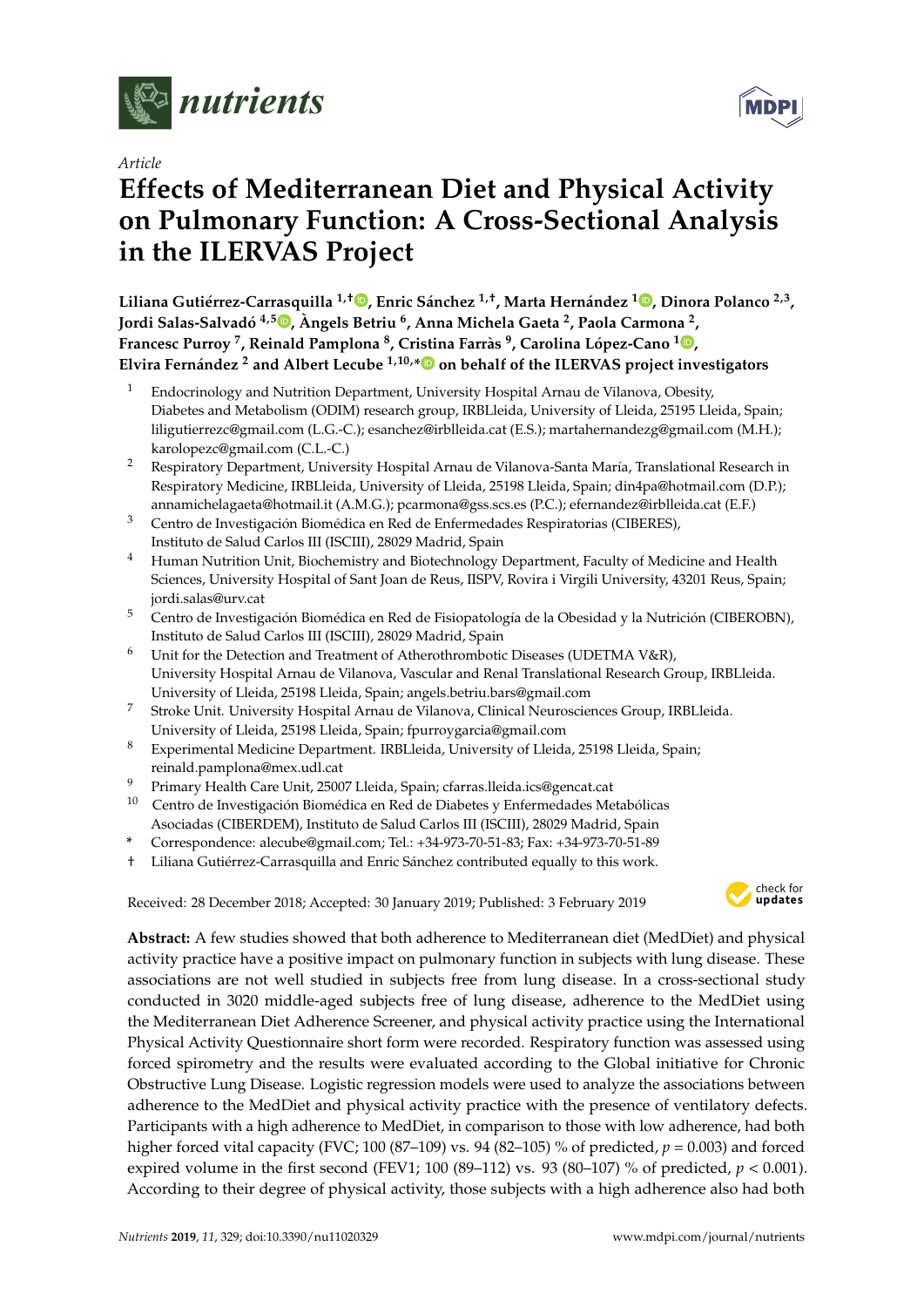higher FVC (100 (88–107) vs. 94 (83–105) % of predicted, *p* = 0.027) and FEV1 (100 (89–110) vs. 95  $(84–108)$  % of predicted,  $p = 0.047$  in comparison with those with low adherence. The multivariable logistic regression models showed a significant and independent association between both low adherence to MedDiet and low physical activity practice, and the presence of altered pulmonary patterns, with differences between men and women. However, no joint effect between adherence to MedDiet and physical activity practice on respiratory function values was observed. Low adherence to MedDiet and low physical activity practice were independently associated with pulmonary impairment. Therefore, the lung mechanics seem to benefit from heart-healthy lifestyle behaviors.

**Keywords:** forced vital capacity; forced expiratory volume in the first second; lung function; Mediterranean diet; physical activity; questionnaire

#### **1. Introduction**

The Mediterranean diet (MedDiet) is characterized by an abundant consumption of extra-virgin olive oil, fruits, vegetables, nuts, and legumes, a moderate consumption of fish and seafood, poultry, fermented dairy products, and red wine (with meals), and low intakes of sweetened beverages, red meat, and ready meals [\[1,](#page-10-0)[2\]](#page-10-1). This traditional dietary pattern is of interest for health due to observations from the 1960s that populations bordering the Mediterranean Sea experienced lower mortality from cardiovascular diseases [\[3](#page-10-2)[–5\]](#page-10-3). Subsequent observational studies expanded the benefits of the MedDiet pattern to other diseases such as obesity, metabolic syndrome, type 2 diabetes, cardiovascular diseases, certain types of cancer, and some neurodegenerative diseases [\[6](#page-10-4)[–11\]](#page-10-5). The MedDiet can exert its effect through different pathophysiological mechanisms, such as decreasing inflammation, improving the lipid profile, and reducing blood pressure and insulin resistance, among others [\[12](#page-10-6)[–15\]](#page-10-7).

A relationship between MedDiet adherence and pulmonary function was also evidenced during the last decade. In this way, there is growing evidence about the beneficial effect of the MedDiet on lung function in patients with chronic obstructive pulmonary disease (COPD), asthma, cystic fibrosis. and smoking, suggesting that inflammatory modulation of the diet may play an important role [\[16–](#page-10-8)[19\]](#page-10-9). However, no data on healthy populations without pulmonary disease are available.

On the other hand, the potential advantageous role of physical activity on the respiratory muscles' strength and function was reported in patients with cystic fibrosis, COPD, obesity, and healthy adults [\[20](#page-11-0)[–23\]](#page-11-1). Nevertheless, the associative and synergistic impact of the MedDiet and physical activity on lung function was not previously evaluated.

Therefore, the main objective of the present study was to evaluate the associations between adherence to the MedDiet and physical activity practice on pulmonary function in a large middle-aged population at low-to-moderate cardiovascular risk.

#### **2. Materials and Methods**

#### *2.1. Design of the Study and Description of the Study Population*

A total of 3020 subjects were enrolled between 2015 and 2017 from different primary healthcare centers in an ongoing study dealing with subclinical atherosclerosis in Lleida, Catalonia, Spain Ilerda Vascular (ILERVAS) project, ClinTrials.gov Identifier: NCT03228459) [\[24\]](#page-11-2). The inclusion criteria were as follows: women between the ages of 50 and 70 and men between the ages of 45 and 65 with the presence of at least one cardiovascular risk factor (such as dyslipidemia, hypertension, obesity, smoking, or having a first-degree relative with premature cardiovascular disease). The exclusion criteria were the presence of known pulmonary disease, prior medical history of cardiovascular disease, any type of diabetes mellitus, chronic kidney disease, active neoplasia, a life expectancy less than 18 months, and pregnancy. The Adult Treatment Panel III guidelines were followed to classify participants into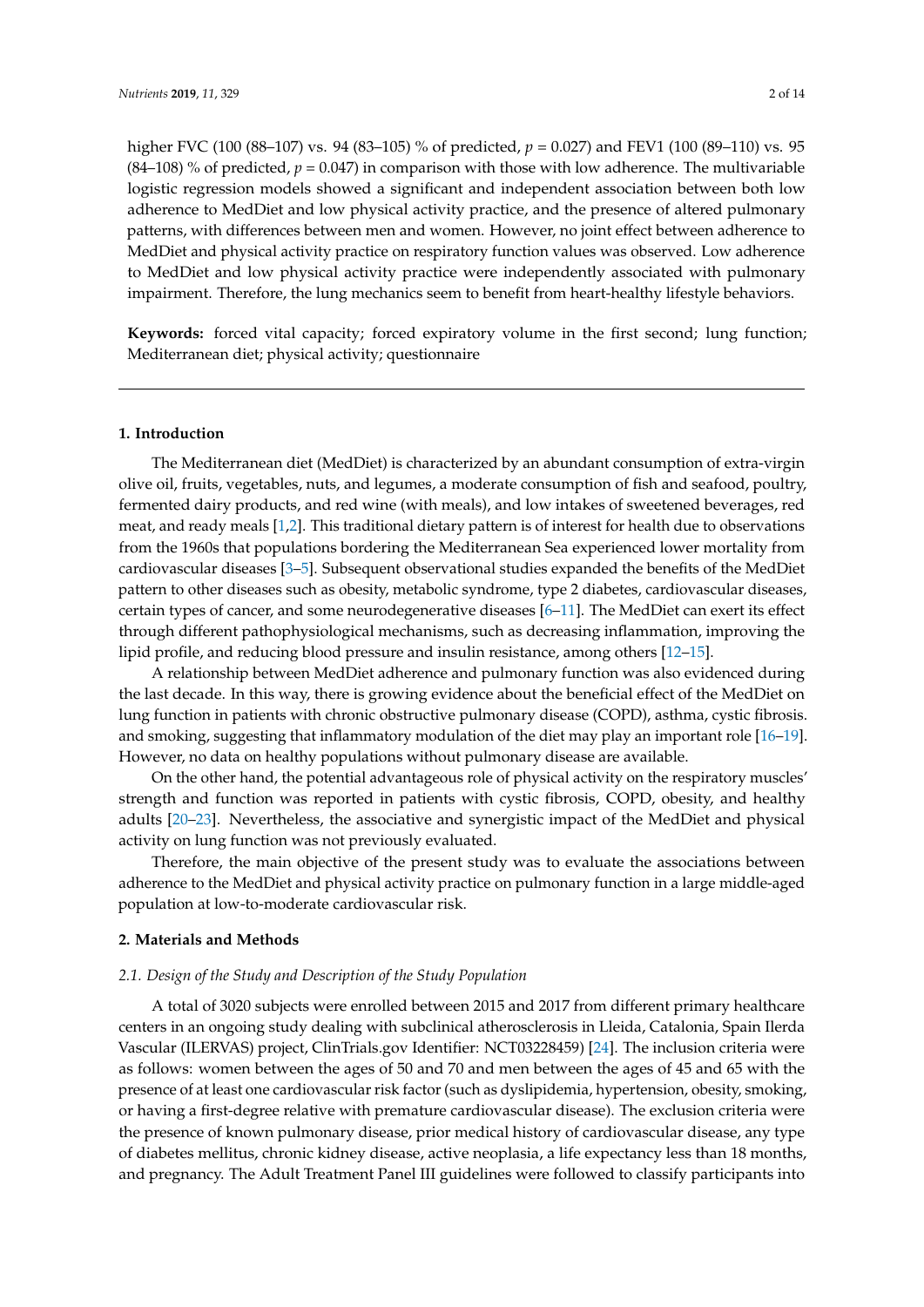high risk (clinical coronary heart disease or a clinical coronary heart disease risk equivalent, such as other clinical forms of atherosclerotic disease (peripheral arterial disease, abdominal aortic aneurysm, and symptomatic carotid artery disease) and diabetes), moderate risk (two or more cardiovascular risk factors), and low risk (0–1 risk factors) [\[25\]](#page-11-3).Therefore, this is an initial cohort of asymptomatic population with a low-to-moderate cardiovascular risk that will be followed up until January 2025 to observe the onset of cardiovascular events [\[24,](#page-11-2)[25\]](#page-11-3).

### *2.2. Pulmonary Function Measurements*

Forced spirometry was done using a portable ultrasonic spirometer (Datospir<sup>©</sup>, Sibelmed, Barcelona, Spain). Pulmonary function examinations were performed by trained and certified pulmonary experts in agreement with the American Thoracic Society and European Respiratory Society guidelines [\[26,](#page-11-4)[27\]](#page-11-5). Subjects were required to achieve at least three reproducible maneuvers, and the outputs that produced the highest total of forced vital capacity (FVC) and forced expiratory volume in the first second (FEV1) were selected for the analysis. A bronchodilator test was not included in the evaluation of pulmonary function. The spirometric parameters were measured as a percentage of the predicted values, and included FVC, FEV1, and the relationship between them (FEV1/FVC).

An anomalous FEV1 was defined as a value lower than 80% of that predicted. In addition, a "non-obstructive ventilatory defect" was well defined by an FVC <80% of the predicted value with an FEV1/FVC ratio ≥70%, with a flow-volume curve showing a convex pattern. Finally, an "obstructive ventilatory defect", an unequal reduction of greatest airflow in relation to the maximal volume that can be displaced from the lung, was defined by an FEV1/FVC <70% according to the Global Initiative for Chronic Obstructive Lung Disease (GOLD) [\[27\]](#page-11-5).

## *2.3. Adherence to Mediterranean Diet Assessment*

To quantitatively estimate the adherence to the MedDiet, we used the validated 14-item Mediterranean Diet Adherence Screener (MEDAS) that was developed to rapidly control for compliance with the dietary intervention in the Prevención con Dieta Mediterránea (PREDIMED) trial [\[4,](#page-10-10)[28\]](#page-11-6). Final scores ranged from 0 to 14 and categorized subjects according to their level of adherence to MedDiet: (i) high (score  $\geq$  11 points), (ii) moderate (7–10 points), and (iii) low  $(\leq 6$  points) [\[28](#page-11-6)[,29\]](#page-11-7).

# *2.4. Physical Activity Level and Type Assessment*

All participants also participated in the short version of The International Physical Activity Questionnaire (IPAQ), a questionnaire developed for checking adults' physical activity and inactivity [\[30\]](#page-11-8). The IPAQ short form inquires about three detailed types of activity undertaken in four domains: leisure time, domestic and gardening, work-related, and transport-related physical activity. The specific types of activity that were assessed were walking, and moderate-intensity and vigorous-intensity actions. The metabolic equivalent of task (MET), a multiple of the resting metabolic rate, was calculated and was expressed in METs per week. Following IPAQ guidelines, the participants were classified as engaged in vigorous physical activity, moderate physical activity, and low physical activity [\[30\]](#page-11-8).

#### *2.5. Covariate Assessment*

The smoking habit (never, former, or current smoker) was documented. Smokers who stopped smoking ≥1 year prior to enrolment were considered former smokers. Body weight and height were measured without shoes and slight clothes, and body mass index (BMI) was calculated from weight (kg) divided by height (meters) squared. Blood pressure was measured in triplicate, after relaxing at 2-min intervals, and the mean of the last two values was calculated (Omron M6, Omron Healthcare Europe BV, Hoofddorp, The Netherlands). Dried capillary blood testing was carried out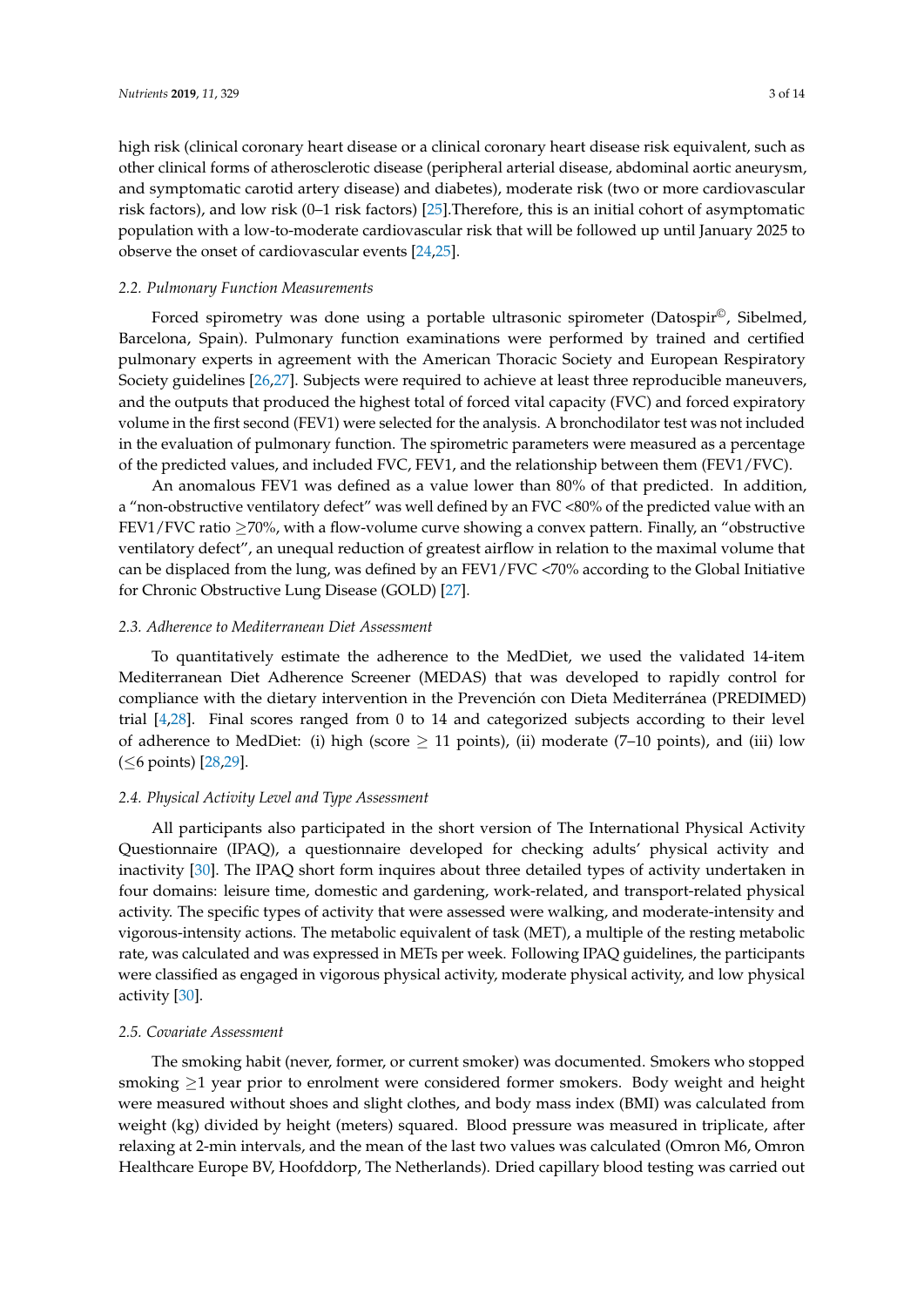to obtain levels of total cholesterol (mg/dL) using the system Reflotron® plus (Roche Diagnostics, Mannhein, Germany).

#### *2.6. Ethical Approval*

The protocol was approved by the Arnau de Vilanova University Hospital ethics committee (CEIC-1410). Additionally, the study was conducted according to the ethical guidelines of the Helsinki Declaration, and Spanish legislation regarding the protection of personal information was also followed. Informed consent was obtained from all individual participants included in the study.

#### *2.7. Statistical Analysis*

The normal distribution of the variables was evaluated using the Shapiro-Wilk test. Owing to its skewed distribution, quantitative information was described using number (percentage) or the median (interquartile range). Participants were classified into three groups according to adherence to the MedDiet (high, moderate, and low) and in three other categories according to the frequency of physical activity (vigorous, moderate, and low). Main clinical data across categories of both MedDiet and physical activity were compared using the Krustal-Wallis test (with a Bonferroni post hoc analysis for pairwise comparisons) for continuous variables. The Pearson's chi-squared test was used for categorical data. In addition, the relationship between continuous variables was assessed using the Spearman correlation test.

Three multivariable logistic regression models for the presence of an abnormal FEV1 (FEV1 < 80% of predicted), as well as non-obstructive and obstructive ventilatory defects for the development cohort, were done for each gender including the following confounding factors: age, body mass index, and both the adherence to the MedDiet and physical activity. The calibration and the discrimination of the logistic model were evaluated using the Hosmer-Lemeshow test of fit and the area under the receiver operating characteristic (ROC) curve, respectively.

We explored the joint associations of combining the adherence to the MedDiet (three categories) and physical activity practice (three categories) with FEV1 and the presence of ventilatory defects. Therefore, each participant was cross-allocated to one of the nine joint categories, and the low adherence to the MedDiet plus low physical activity practice was considered as the reference category. The interaction between the adherence to the MedDiet and physical activity practice in their associations with each outcome was examined by calculating the likelihood ratio test between the fully adjusted model and the same model including the interaction product.

All *p*-values were based on a two-sided test of statistical significance. Significance was accepted at the level of *p* < 0.050. All statistical analyses were completed using SSPS statistical package (IBM SPSS Statistics for Windows, Version 20.0., IBM Corp, Armonk, NY, USA).

#### **3. Results**

Adherence to the MedDiet was primarily moderate (80.1%) in our middle-aged population without known pulmonary disease. Main clinical data according to levels of adherence to the MedDiet are displayed in Table [1.](#page-4-0) Participants with high adherence to the MedDiet were older, showed a superior prevalence of women and non-smoker subjects, and expended more weekly energy in comparison to subjects with lower adherence. In addition, participants who scored  $\geq$ 11 points in the MEDAS questionnaire also exhibited significantly higher values of FVC and FEV1 than subjects with lower values (FVC: 100 (87–109) vs. 94 (82–105) % of predicted, *p* = 0.003; FEV1: 100 (89–112) vs. 93 (80–107) % of predicted,  $p < 0.001$ ), together with a lower prevalence of abnormal FEV1 and pulmonary patterns. Similar results were observed when participants with high and moderate adherence to the MedDiet were compared (Table [1\)](#page-4-0). In addition, the total score of the MEDAS questionnaire was slightly and negatively correlated with both FVC and FEV1 value in the bivariate analysis (*r* = −0.046, *p* = 0.012 and  $r = -0.063$ ,  $p = 0.001$ , respectively). As the MEDAS score results increased, the probability of anomalous FEV1 significantly declined  $(p = 0.020)$  (Figure [1\)](#page-4-1).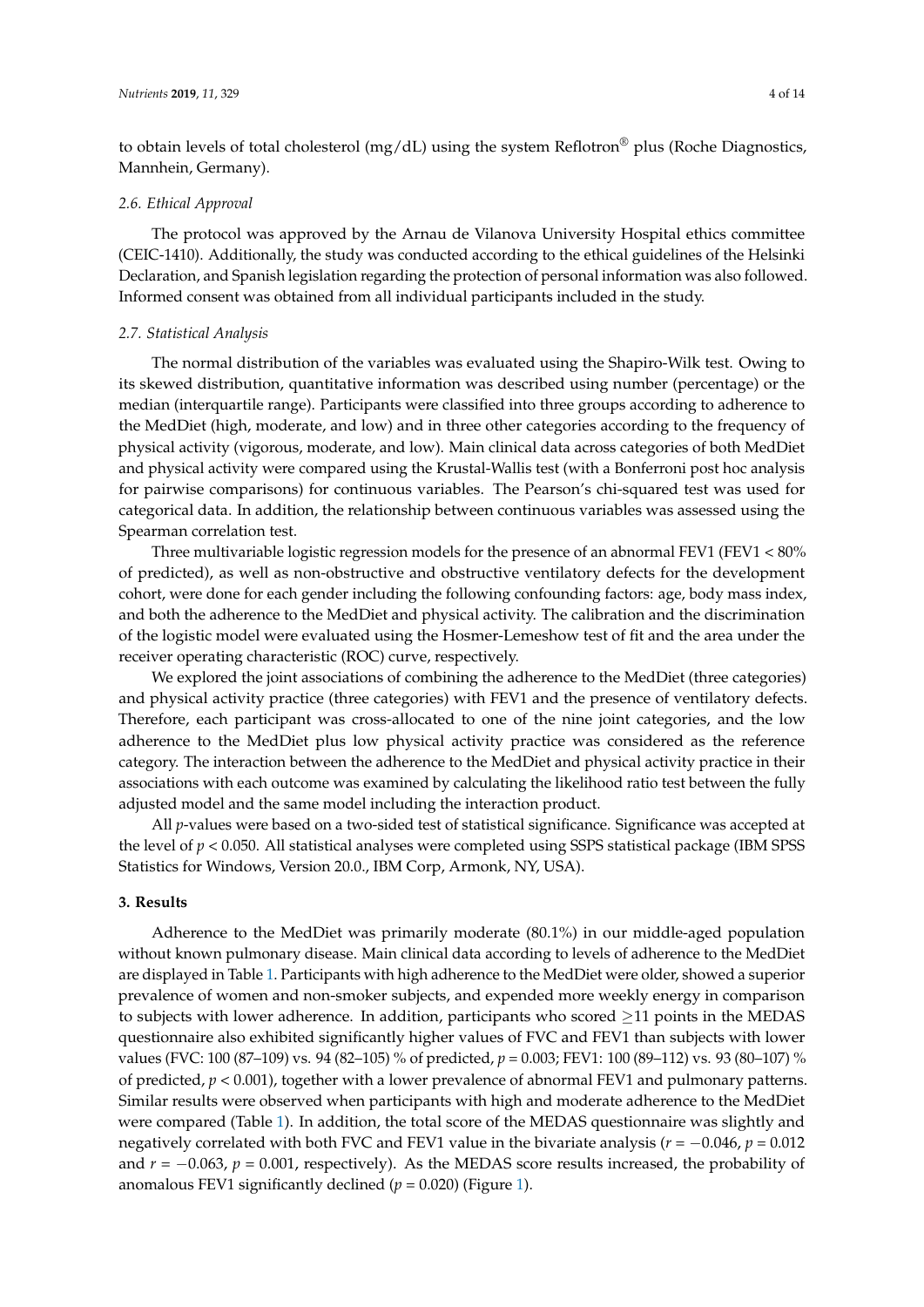<span id="page-4-1"></span>

Figure 1. Plot displaying the presence of forced expired volume in the first second (FEV1) <80 according to the Mediterranean Diet Adherence Screener (MEDAS) score and physical activity measured as metabolic equivalents.

<span id="page-4-0"></span>

| Table 1. Main clinical data, comorbidities, and indicators of pulmonary function of the study population |  |
|----------------------------------------------------------------------------------------------------------|--|
| according to adherence to Mediterranean diet.                                                            |  |

| Variables                                                 | <b>Low Adherence</b> | <b>Moderate Adherence</b> | <b>High Adherence</b> | $p^*$   | $p^{\ast\ast}$ |
|-----------------------------------------------------------|----------------------|---------------------------|-----------------------|---------|----------------|
| $n\ (\%)$                                                 | 376 (12,4)           | 2420 (80.1)               | 224(7.4)              |         |                |
| Women, $n$ $\left(\frac{9}{6}\right)$                     | 154(41.0)            | 1400 (57.9)               | 136 (60.7)            | < 0.001 | 0.436          |
| Age (years)                                               | $55(51-61)$          | $58(53-64)$               | $59(54-64)$           | < 0.001 | 1.000          |
| Hypertension, $n$ (%)                                     | 135(35.9)            | 100(41.3)                 | 88 (39.3)             | 0.432   | 0.571          |
| Systolic blood pressure (mmHg)                            | $130(120-142)$       | $131(120-143)$            | $129(118-141)$        | 0.429   | 0.429          |
| Diastolic blood pressure (mmHg)                           | $82(76-88)$          | $82(75-88)$               | $80(74 - 88)$         | 0.143   | 0.143          |
| Dyslipidemia, $n$ (%)                                     | 186 (49.5)           | 1284 (53.1)               | 127(56.7)             | 0.092   | 0.327          |
| Total cholesterol (mg/dL)                                 | 202 (178-228)        | 204 (181-229)             | 208 (184-235)         | 0.147   | 0.147          |
| Obesity, $n$ (%)                                          | 90(23.9)             | 701 (29.0)                | 52(23.2)              | 0.921   | 0.075          |
| BMI $(kg/m^2)$                                            | $28.4(25.6 - 31.2)$  | $28.5(25.7-31.6)$         | $27.6(25.3 - 30.4)$   | 0.277   | 0.015          |
| Current smoker, $n$ (%)                                   | 147(39.1)            | 559 (23.1)                | 40 (17.9)             | < 0.001 | 0.026          |
| Total METs per week                                       | 480 (198-1188)       | 720 (240-1272)            | 975 (396–1386)        | < 0.001 | 0.012          |
| FVC (% predicted)                                         | $94(82 - 105)$       | 95 (84-107)               | $100(87-109)$         | 0.003   | 0.020          |
| FEV1 (% predicted)                                        | 93 (80-107)          | $97(84 - 108)$            | $100(89-112)$         | < 0.001 | 0.009          |
| FEV1/FVC                                                  | 78 (73-83)           | 78 (74–82)                | $79(75-83)$           | 0.273   | 0.273          |
| FEV1 < $80\%$ predicted, <i>n</i> $(\% )$                 | 91 (24.3)            | 402(16.7)                 | 31(13.8)              | 0.002   | 0.300          |
| Non-obstructive ventilatory defect <sup>1</sup> , $n$ (%) | 61(16.2)             | 334 (13.8)                | 21(9.4)               | 0.019   | 0.065          |
| Obstructive ventilatory defect $\frac{1}{2}$ , n (%)      | 55(14.6)             | 298 (12.3)                | 16(7.1)               | 0.006   | 0.023          |

\* Low vs. high adherence to Mediterranean diet; \*\* moderate vs. high adherence to Mediterranean diet. Data are expressed as medians (interquartile range) or *n* (percentage). BMI: body mass index; METs: metabolic equivalent of task; FVC: forced vital capacity; FEV1: forced expired volume in the first second; <sup>i</sup> according to the Global Initiative for Chronic Obstructive Lung Disease.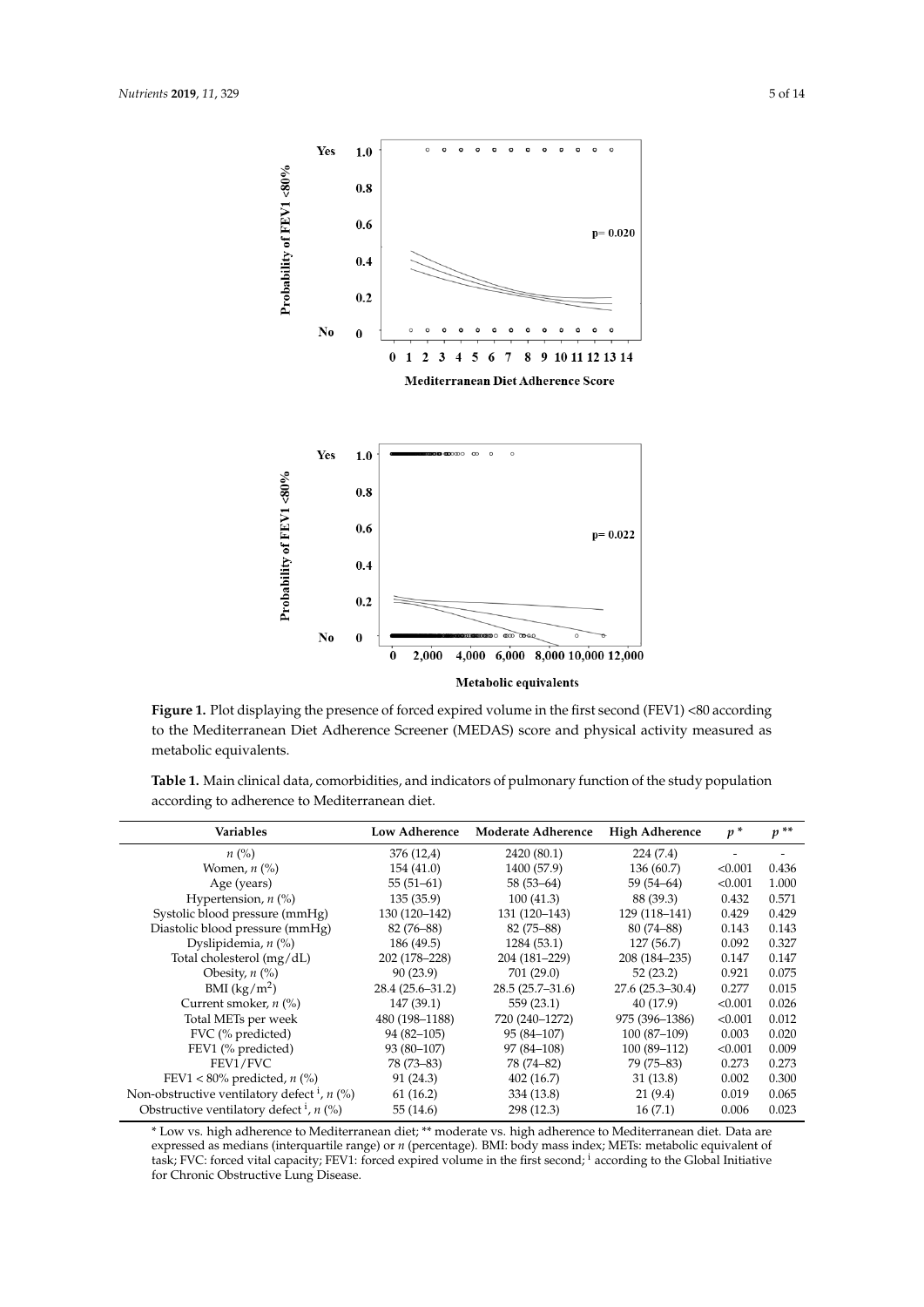Table [2](#page-5-0) shows the clinical characteristics of the study population according to their physical activity measured by the IPAQ questionnaire. The physical activity was mostly low (62.2%) in our study population. Participants with vigorous physical activity were younger, mainly female, and with a lower body mass index in comparison to participants with low physical activity. However, their adherence to the MedDiet was similar between the three groups. Furthermore, when compared with participant with low physical activity, subjects with vigorous activity exhibited higher FVC (100 (88–107) vs. 94 (83–105) % of predicted, *p* = 0.027) and higher FEV1 (100 (89–110) vs. 95 (84–108) % of predicted,  $p = 0.047$ ), together with lower prevalence of abnormal FEV1 or ventilatory defects (Table [2\)](#page-5-0). In the bivariate analysis, the final score of the IPAQ questionnaire showed a negative correlation with FVC and FEV1 values ( $r = -0.102$  and  $r = -0.073$  respectively,  $p < 0.001$  for both comparisons). Additionally, as the metabolic equivalents increased, the presence of abnormal FEV1 also decreased (*p* = 0.022) (Figure [1\)](#page-4-1).

| <b>Variables</b>                                          | <b>Low Physical</b><br>Activity | <b>Moderate Physical</b><br>Activity | <b>Vigorous Physical</b><br>Activity | $p^*$ | $p^{**}$ |
|-----------------------------------------------------------|---------------------------------|--------------------------------------|--------------------------------------|-------|----------|
| $n\left(\%\right)$                                        | 1880 (62.2)                     | 1039 (34.4)                          | 101(3.3)                             |       |          |
| Women, $n$ (%)                                            | 975 (51.9)                      | 679 (65.4)                           | 36(35.6)                             | 0.001 | < 0.001  |
| Age (years)                                               | $57(53-63)$                     | $59(54-64)$                          | $54(50-61)$                          | 0.004 | < 0.001  |
| Hypertension, $n$ (%)                                     | 747 (39.8)                      | 440 (42.3)                           | 35(34.7)                             | 0.347 | 0.140    |
| Systolic blood pressure (mmHg)                            | 131 (120–143)                   | 131 (120–143)                        | $126(118-140)$                       | 0.274 | 0.274    |
| Diastolic blood pressure (mmHg)                           | $82(75-88)$                     | $81(75-88)$                          | 78 (73-88)                           | 0.157 | 0.157    |
| Dyslipidemia, n (%)                                       | 987 (52.5)                      | 560 (53.9)                           | 49(48.5)                             | 0.474 | 0.347    |
| Total cholesterol (mg/dL)                                 | 204 (180-229)                   | 204 (184-230)                        | 195 (170-218)                        | 0.025 | 0.007    |
| Obesity, $n$ (%)                                          | 531 (28.3)                      | 295(28.4)                            | 16(15.8)                             | 0.006 | 0.007    |
| BMI $(kg/m^2)$                                            | $28.6(25.8-31.2)$               | $28.3(25.4 - 31.6)$                  | $27.5(24.5-30.4)$                    | 0.005 | 0.025    |
| Current smoker, $n$ (%)                                   | 472(25.1)                       | 241 (23.2)                           | 32(31.7)                             | 0.122 | 0.022    |
| MedDiet score                                             | $8[7-9]$                        | $8(7-10)$                            | $8(7-9)$                             | 1.000 | 1.000    |
| FVC (% predicted)                                         | $94(83-105)$                    | $97(85-108)$                         | $100(88-107)$                        | 0.027 | 0.703    |
| FEV1 (% predicted)                                        | $95(84 - 108)$                  | 98 (84–111)                          | $100(89-110)$                        | 0.047 | 0.588    |
| FEV1/FVC                                                  | 79 (74–83)                      | 79 (73-82)                           | 79 (74-82)                           | 1.000 | 1.000    |
| FEV1 < $80\%$ predicted, <i>n</i> $(\% )$                 | 330 (17.7)                      | 185 (17.9)                           | 9(8.9)                               | 0.021 | 0.026    |
| Non-obstructive ventilatory defect <sup>1</sup> , $n$ (%) | 281 (15.0)                      | 128(12.3)                            | 7(6.9)                               | 0.029 | 0.145    |
| Obstructive ventilatory defect $\frac{1}{l}$ , n (%)      | 213(11.3)                       | 141 (13.6)                           | 15 (14.9)                            | 0.265 | 0.761    |

<span id="page-5-0"></span>**Table 2.** Main clinical data, comorbidities, and pulmonary function of the study population according to physical activity practice.

\* Low vs. high adherence to physical activity; \*\* moderate vs. high adherence to physical activity. Data are expressed as medians (interquartile range) or *n* (percentage). BMI: body mass index; MedDiet score: total score from the Mediterranean Diet Adherence Screener (MEDAS); FVC: forced vital capacity; FEV1: forced expired volume in the first second; <sup>i</sup> according to the Global Initiative for Chronic Obstructive Lung Disease.

The multivariable logistic regression models (Tables  $3$  and  $4$ ) showed that, in women, low and moderate adherence to the MedDiet were significant and independently associated with the presence of abnormal FEV1 and a non-obstructive ventilatory pattern, respectively. However, in men, low adherence to the MedDiet only predicted the existence of an obstructive ventilatory defect.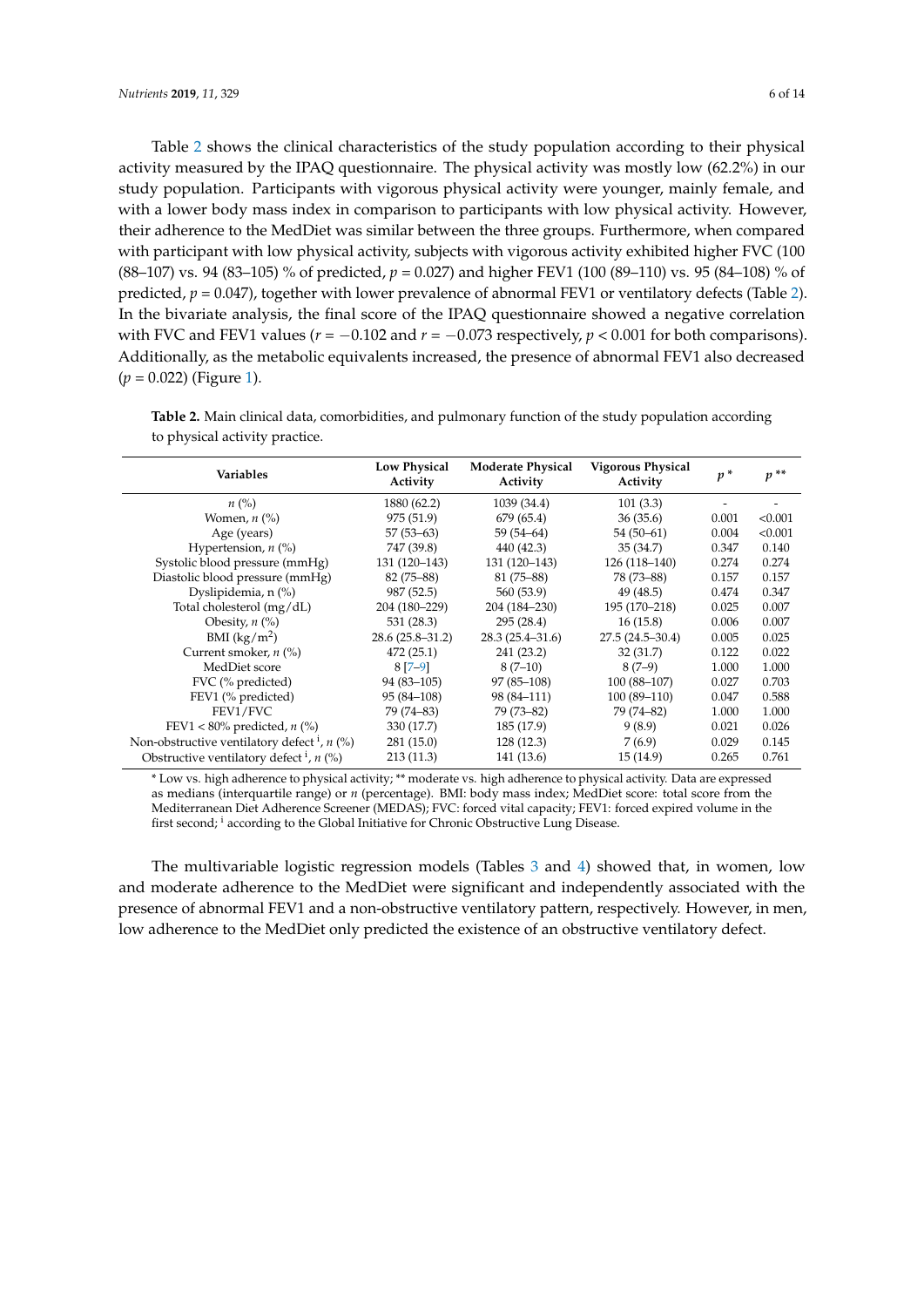| $FEV1 < 80\%$                   |                                    | OR (95% CIs) *      | $\boldsymbol{p}$ |  |
|---------------------------------|------------------------------------|---------------------|------------------|--|
| Age (years)                     |                                    | $0.99(0.98 - 1.02)$ | 0.893            |  |
| BMI $(kg/m^2)$                  |                                    | $1.02(1.00-1.05)$   | 0.123            |  |
|                                 | High                               | Reference           |                  |  |
| Adherence to Mediterranean diet | Moderate                           | $1.27(0.73 - 2.22)$ | 0.404            |  |
|                                 | Low                                | $2.07(1.06 - 4.06)$ | 0.033            |  |
|                                 | Vigorous                           | Reference           |                  |  |
| Physical activity practice      | Moderate                           | 1.42 (1.49-4.12)    | 0.516            |  |
|                                 | Low                                | $1.22(0.42 - 3.52)$ | 0.711            |  |
| Hosmer-Lemeshow test of fit     |                                    |                     | 0.713            |  |
| Area under the ROC curve        |                                    | $0.54(0.50-0.59)$   | 0.028            |  |
|                                 | Non-obstructive ventilatory defect |                     |                  |  |
| Age (years)                     |                                    | $1.02(0.99 - 1.05)$ | 0.084            |  |
| BMI $(kg/m^2)$                  |                                    | $1.06(1.03 - 1.09)$ | < 0.001          |  |
|                                 | High                               | Reference           |                  |  |
| Adherence to Mediterranean diet | Moderate                           | $2.21(1.01 - 4.83)$ | 0.047            |  |
|                                 | Low                                | $2.42(0.97 - 6.05)$ | 0.058            |  |
|                                 | Vigorous                           | Reference           |                  |  |
| Physical activity practice      | Moderate                           | $3.83(0.51 - 28.7)$ | 0.191            |  |
|                                 | Low                                | 4.41 (0.59-32.8)    | 0.147            |  |
| Hosmer-Lemeshow test of fit     |                                    |                     | 0.026            |  |
| Area under the ROC curve        |                                    | $0.59(0.55 - 0.63)$ | < 0.001          |  |
| Obstructive ventilatory defect  |                                    |                     |                  |  |
| Age (years)                     |                                    | $1.06(1.03 - 1.09)$ | < 0.001          |  |
| BMI $(kg/m^2)$                  |                                    | $0.95(0.92 - 0.98)$ | 0.001            |  |
|                                 | Vigorous                           | Reference           |                  |  |
| Adherence to Mediterranean diet | Moderate                           | $1.55(0.84 - 2.88)$ | 0.164            |  |
|                                 | Low                                | $1.99(0.93 - 4.26)$ | 0.077            |  |
|                                 | High                               | Reference           |                  |  |
| Physical activity practice      | Moderate                           | $0.76(0.30-1.91)$   | 0.559            |  |
|                                 | Low                                | $0.68(0.27-1.69)$   | 0.402            |  |
| Hosmer-Lemeshow test of fit     |                                    |                     | 0.160            |  |
| Area under the ROC curve        |                                    | $0.62$ (0.57-0.66)  | < 0.001          |  |

<span id="page-6-0"></span>Table 3. A multivariable logistic regression model for the presence of FEV1 <80% predicted and both non-obstructive and obstructive ventilatory defects in women.

\* Independent variables included in the analysis were age, gender, body mass index, adherence to Mediterranean diet, and physical activity practice. ROC: receiver operating characteristic; OR: odds ratio; CI: confidence interval.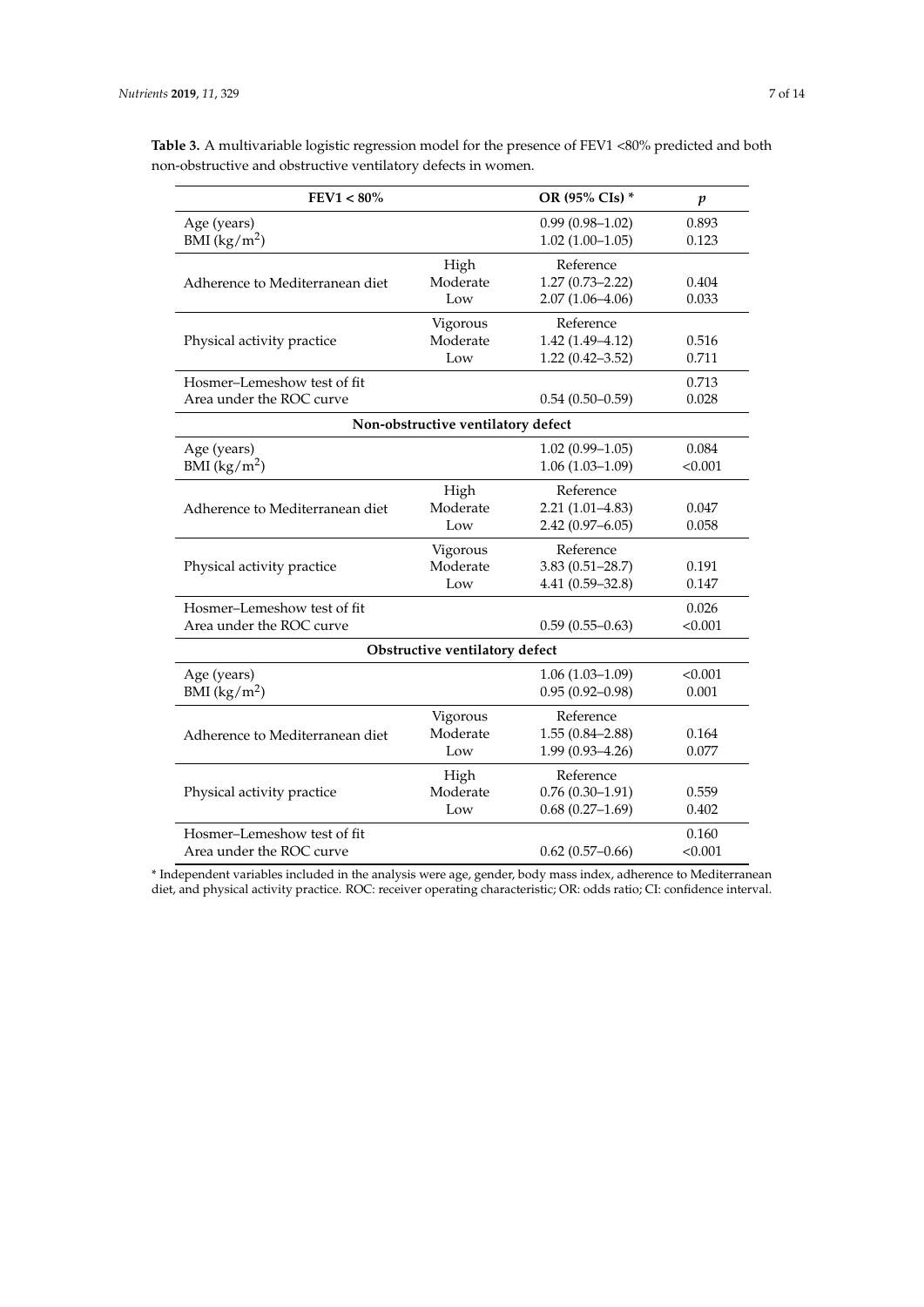| $FEV1 < 80\%$                   |                                    | OR (95% CIs) *      | $\boldsymbol{p}$ |
|---------------------------------|------------------------------------|---------------------|------------------|
| Age (years)                     |                                    | $1.04(1.02 - 1.06)$ | < 0.001          |
| BMI $(kg/m^2)$                  |                                    | $1.04(1.00-1.07)$   | 0.032            |
|                                 | High                               | Reference           |                  |
| Adherence to Mediterranean diet | Moderate                           | $1.17(0.66 - 2.07)$ | 0.587            |
|                                 | Low                                | $1.75(0.94 - 3.27)$ | 0.078            |
|                                 | Vigorous                           | Reference           |                  |
| Physical activity practice      | Moderate                           | $3.10(1.20 - 8.03)$ | 0.020            |
|                                 | Low                                | 2.95 (1.16-7.49)    | 0.023            |
| Hosmer-Lemeshow test of fit     |                                    |                     | 0.273            |
| Area under the ROC curve        |                                    | $0.60(0.56 - 0.63)$ | < 0.001          |
|                                 | Non-obstructive ventilatory defect |                     |                  |
| Age (years)                     |                                    | $1.05(1.02 - 1.08)$ | < 0.001          |
| BMI $(kg/m^2)$                  |                                    | $1.08(1.04 - 1.12)$ | < 0.001          |
|                                 | High                               | Reference           |                  |
| Adherence to Mediterranean diet | Moderate                           | $1.06(0.58-1.94)$   | 0.851            |
|                                 | Low                                | $1.32(0.68 - 2.59)$ | 0.413            |
|                                 | Vigorous                           | Reference           |                  |
| Physical activity practice      | Moderate                           | $1.56(0.64 - 3.82)$ | 0.331            |
|                                 | Low                                | $1.85(0.78 - 4.39)$ | 0.165            |
| Hosmer-Lemeshow test of fit     |                                    |                     | 0.353            |
| Area under the ROC curve        |                                    | $0.59(0.55 - 0.63)$ | < 0.001          |
|                                 | Obstructive ventilatory defect     |                     |                  |
| Age (years)                     |                                    | $1.04(1.01-1.07)$   | 0.006            |
| BMI $(kg/m^2)$                  |                                    | $0.97(0.93 - 1.01)$ | 0.184            |
|                                 | Vigorous                           | Reference           |                  |
| Adherence to Mediterranean diet | Moderate                           | $3.15(1.13 - 8.76)$ | 0.028            |
|                                 | Low                                | $4.14(1.42 - 12.1)$ | 0.009            |
|                                 | High                               | Reference           |                  |
| Physical activity practice      | Moderate                           | $0.99(0.46 - 2.15)$ | 0.983            |
|                                 | Low                                | $0.74(0.35 - 1.56)$ | 0.434            |
| Hosmer-Lemeshow test of fit     |                                    |                     | 0.210            |
| Area under the ROC curve        |                                    | $0.60(0.56 - 0.65)$ | < 0.001          |

<span id="page-7-0"></span>Table 4. A multivariable logistic regression model for presence of FEV1 <80% predicted and both non-obstructive and obstructive ventilatory defects in men.

\* Independent variables included in the analysis were age, gender, body mass index, adherence to Mediterranean diet, and physical activity practice. ROC: receiver operating characteristic; OR: odds ratio; CI: confidence interval.

Finally, no interaction between adherence to the MedDiet and physical activity with the presence of abnormal FEV1, non-obstructive ventilatory patterns, or obstructive ventilatory patterns were observed.

## **4. Discussion**

The interventions to promote dietary lifestyle and physical activity changes for cardiovascular risk reduction are well established in adults [\[3–](#page-10-2)[5,](#page-10-3)[31,](#page-11-9)[32\]](#page-11-10). This is the first study to analyze the associations between some lifestyle behaviors and respiratory function in a median-age population free from lung diseases but with the presence of at least one cardiovascular risk factor. Interestingly, a low adherence to the MedDiet was associated with impaired spirometric values and higher prevalence of abnormal lung function when compared to participants with high adherence to this dietary pattern. Similarly, vigorous physical activity was accompanied by better results in lung function than that observed in inactive subjects. However, in our population, with a low percentage of participants with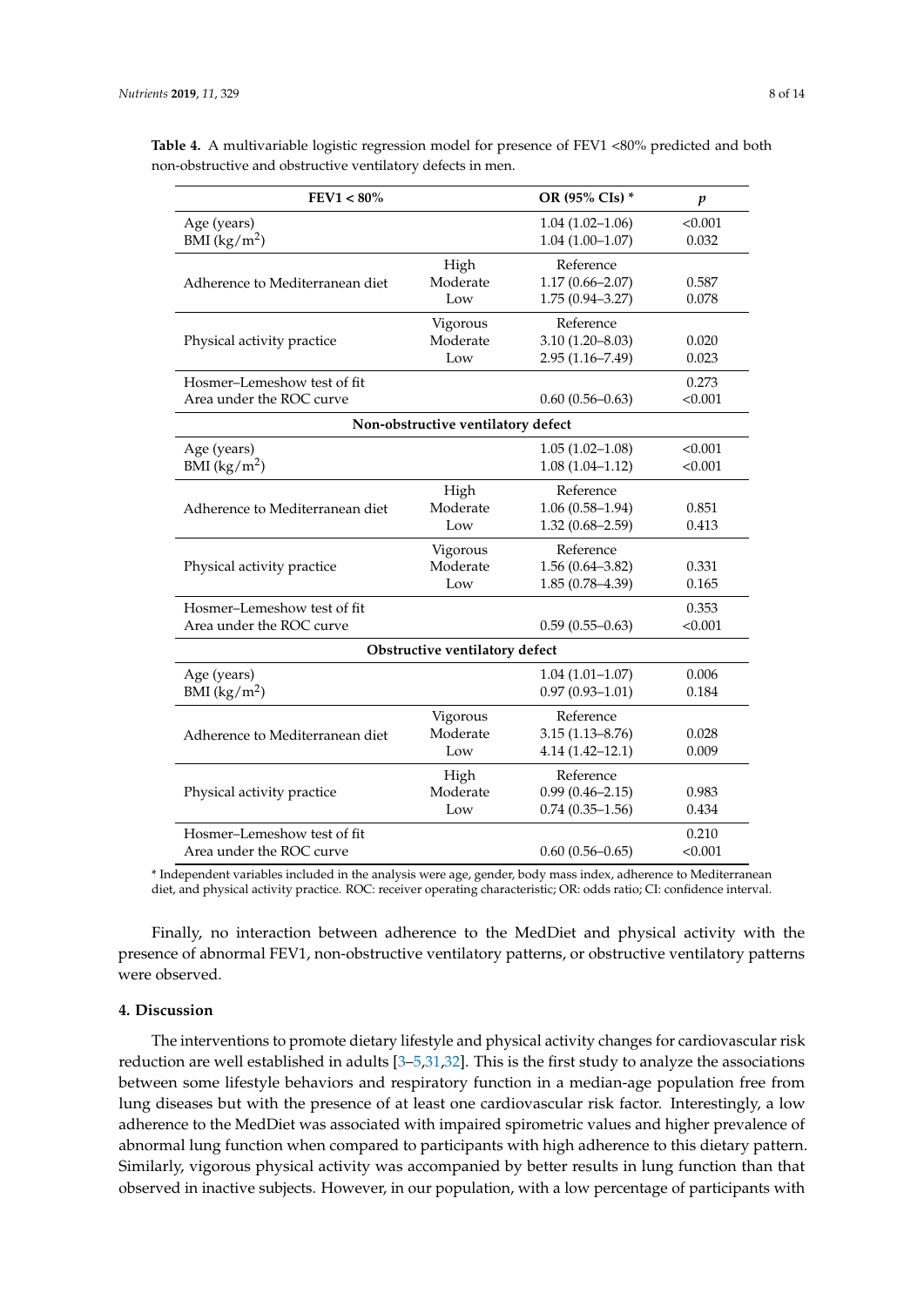high adherence to the MedDiet (7.4%) and vigorous physical activity (3.3%), the coexistence of both characteristics was not associated with better spirometric results.

The MedDiet is a traditional dietary pattern that demonstrated valuable effects on health, quality of life, and longevity [\[1,](#page-10-0)[2,](#page-10-1)[33\]](#page-11-11). In fact, the MedDiet was shown to prevent cardiovascular events and premature total mortality owing its hypocholesterolemic, anti-inflammatory, and antioxidant properties [\[12](#page-10-6)[–15](#page-10-7)[,34\]](#page-11-12). In addition, a potential beneficial effect of the MedDiet on pulmonary function was previously evaluated in cross-sectional studies carried out in smokers and subjects with lung diseases, such as asthma, COPD, and cystic fibrosis [\[16](#page-10-8)[–19\]](#page-10-9). Especially in asthma, the importance of the dietary pattern was highlighted in two systematic reviews and meta-analyses, concluding that adherence to the MedDiet may be effective in the prevention of asthma or wheeze in children; however, these associations are controversial in the case of adults [\[35,](#page-11-13)[36\]](#page-11-14). Our study expands these results to a population without pulmonary disease, because, compared to those participants with high adherence to the MedDiet, those with low adherence had lower FVC and FEV1 values during spirometric maneuvers and had a higher prevalence of abnormal lung function patterns.

The mechanisms to explain the cluster of pulmonary benefits associated with high adherence to the MedDiet are not yet fully understood. However, it was argued that the most suitable explanation could be related with its anti-inflammatory and antioxidant properties associated with the high content of carotenoids, polyphenols, polyunsaturated fatty acids, and antioxidants contained in the food groups defining the MedDiet [\[37–](#page-11-15)[41\]](#page-12-0). In this way, in case of the Atherosclerosis Risk in Communities (ARIC) cohort, the European Community Respiratory Health Survey (ECRHS), and other studies, it was recognized that the combination and interaction of several nutrients may be more important than individual dietary components [\[39](#page-12-1)[,41\]](#page-12-0). More recently, alterations in gut microbiome modulated by dietary intake were proposed as additional potential mechanisms modulating lung function [\[42\]](#page-12-2).

Moreover, the effect of the MedDiet over a four-week period reduced serum advanced glycation end products (AGEs) compared to the effect of a Western diet rich in saturated fat [\[43\]](#page-12-3). Similarly, a three-month hypocaloric diet promoting the consumption of typically MedDiet food was able to decrease serum  $N(\varepsilon)$ -carboxymethyl-lysine in overweight/obese premenopausal women [\[44\]](#page-12-4). In this way, our group recently showed that skin AGE deposition was associated with lower spirometric values and higher prevalence of abnormal ventilatory patterns in the ILERVAS population, providing another mechanism explaining the association between diet and lung function [\[45\]](#page-12-5).

On the other hand, strong evidence showed how physical activity practice may help patients with lung diseases, such as COPD, asthma, and cystic fibrosis, to improve better lung function and disease control [\[46–](#page-12-6)[48\]](#page-12-7). Regarding healthy subjects, it is worth mentioning that higher cardiorespiratory fitness is associated with lesser decline in lung function across the lifespan [\[49\]](#page-12-8). Our results reinforce the protective effect of physical activity on lung function, showing how higher degrees of inactivity according to the IPAQ score are independent risk factors for pulmonary impairment assessed by FEV1 <80% and non-obstructive ventilatory pattern.

Although, in our study, lung damage and respiratory abnormalities were of moderate magnitude and even subclinical, there could be a long-term deleterious impact. In this regard, after a 29-year follow-up of the Buffalo Health Study, FEV1 (% predicted) was demonstrated to be a long-term predictor for all-cause mortality, as well as ischemic heart disease [\[50\]](#page-12-9). Similarly, in another 26-year follow-up prospective study cohort including 1623 apparently healthy males aged 40–59 years, the relative risk for all-cause mortality, cardiovascular death, and respiratory death increased by 10%, 7%, and 34% for each 10% of reduction in FEV1 [\[51\]](#page-12-10). These results were obtained after adjusting for smoking, age, systolic blood pressure, BMI, serum cholesterol, and physical fitness [\[51\]](#page-12-10).

Our results showed a sexual dimorphism regarding the impact of the MedDiet on pulmonary function. It was previously suggested that lung function may be influenced by sex-linked biological differences [\[52\]](#page-12-11). Dominelli et al. described that central airways in healthy women are significantly smaller than men, by approximately 30% [\[53\]](#page-12-12). Similarly, female smokers appeared to experience an accelerated decline in FEV1 compared with male smokers [\[54\]](#page-12-13). Additionally, women are usually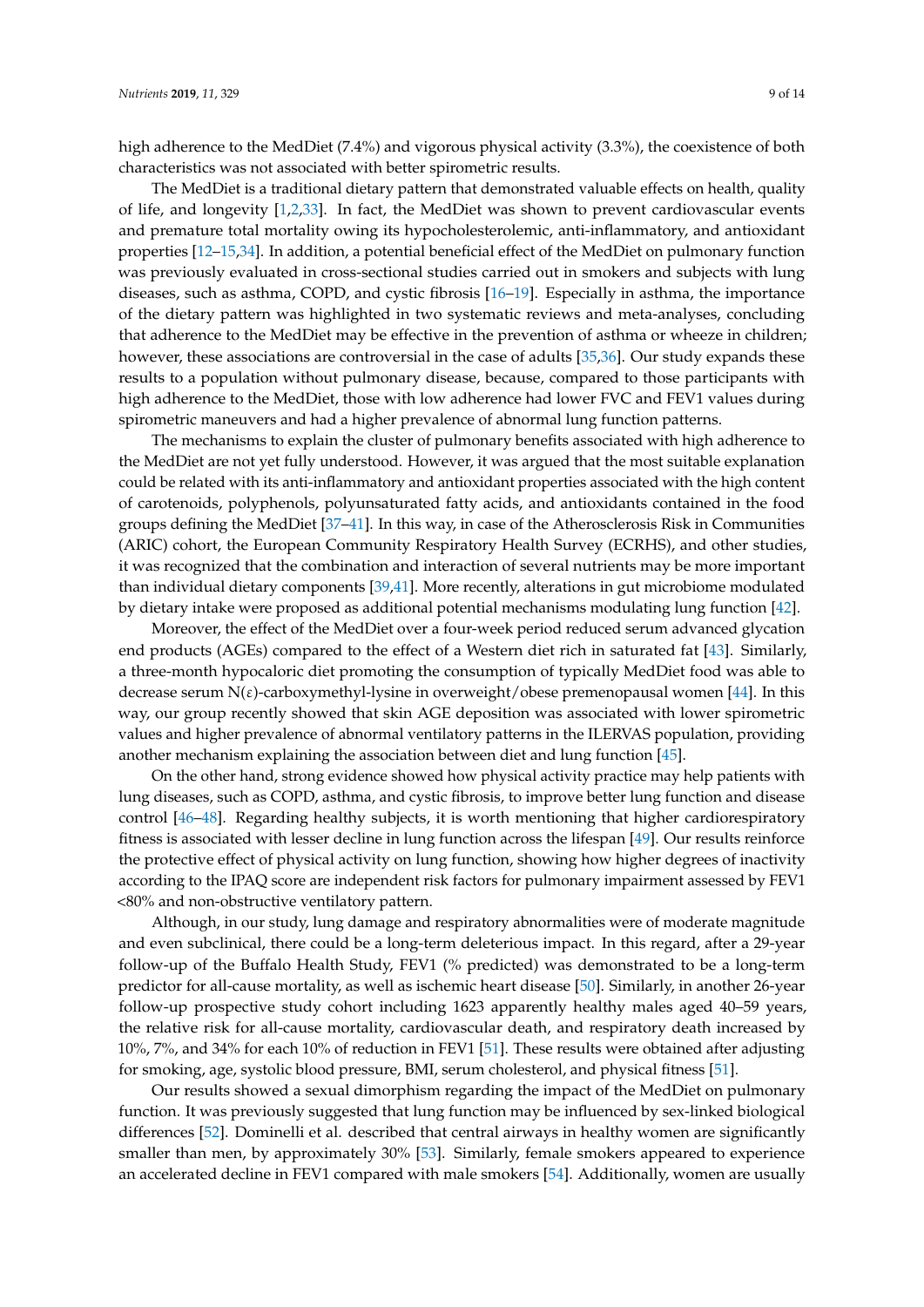exposed to different respiratory occupational risk factors than men [\[55\]](#page-12-14). Our data, with a different impact of the MedDiet on pulmonary function according to sex, reinforce the relevance of this variable when evaluating lung function.

The finding in our study of no interaction between adherence to the MedDiet and physical activity with pulmonary function deserves a comment, as their synergic effect was observed in other clinical situations. In this way, in people with impaired glucose tolerance, diet plus physical activity decreases the risk of developing type 2 diabetes compared to standard treatment, without firm evidence of the effect of both components alone [\[56\]](#page-12-15). Similarly, a combined diet-plus-exercise program for a minimum of six months provided greater weight loss than a diet-only program among obese or overweight adults in eighteen randomized controlled trials [\[57\]](#page-12-16). The effectiveness of exercise mode (aerobic training, resistance training, or combined) in influencing lung function also needs to be considered, as different effects were reported in improving functional status of dieting obese older adults [\[58\]](#page-13-0). In our study, the sample of participants with high adherence to the MedDiet was low, similar to the percentage of subjects who undertook vigorous physical activity (7.4% and 3.3%, respectively), preventing us from achieving sufficient statistical power to analyze the joint associations of combining adherence to the MedDiet and physical activity.

There are some potential limitations that should be considered in evaluating the results of our study. Firstly, the cross-sectional characteristic of the study limits us from establishing a causal relationship of the reported associations. Secondly, a post-bronchodilator spirometry to confirm the obstructive pattern was not conducted in our population. This test reduces the overall prevalence of COPD by approximately 33% in community-based health check-ups [\[59\]](#page-13-1). Thirdly, results from this study cannot be extrapolated to other populations, since our population comprised Spanish middle-aged individuals at low-to-moderate cardiovascular risk. Finally, no data about the total calorie intake are available from participants in our study. Moreover, the present study also has some strengths: the large study sample, the validated tools used, and the adjustment of the models for a large number of potential confounders.

To sum up, the present study provides initial clinical evidence about the independent and deleterious effect of both low adherence to the MedDiet and low physical activity practice on lung function in subjects without known pulmonary disease. More prospective and clinical trial interventions are warranted in the future to confirm the effectiveness of a healthy diet and physical activity in preventing respiratory disorders.

**Supplementary Materials:** The following are available online at [http://www.mdpi.com/2072-6643/11/2/329/s1,](http://www.mdpi.com/2072-6643/11/2/329/s1) Author list and affiliations of ILERVAS project investigators.

**Author Contributions:** Conceptualization, L.G.-C., E.S., and A.L.; data curation, D.P., A.M.G., and P.C.; formal analysis, L.G.-C. and E.S.; funding acquisition, À.B, E.F. and A.L.; investigation, L.G.-C., E.S., and A.L.; methodology, F.P., R.P., C.F., and C.L-C.; project administration, A.L.; resources, À.B, E.F., and A.L.; supervision, J.S.-S. and E.F.; visualization, L.G.-C. and E.S.; writing—original draft, L.G.-C. and E.S.; writing—review and editing, M.H., J.S.-S., and A.L. All authors approved the final version of the manuscript to be published.

**Funding:** This study was supported by grants from the Diputació de Lleida, Generalitat de Catalunya (2017SGR696 and SLT0021600250), Instituto de Salud Carlos III (Fondo de Investigación Sanitaria PI12/00803 and PI15/00260), and European Union (European Regional Development Fund, Fondo Europeo de Desarrollo Regional, "Una manera de hacer Europa"). CIBER de Diabetes y Enfermedades Metabólicas Asociadas, CIBER de Nutrición y Obesidad, and CIBER de Enfermedades Respiratorias are initiatives of the Instituto de Salud Carlos III.

**Acknowledgments:** The authors would like to thank all ILERVAS project investigators: Manuel Sánchez-de-la-Torre, Gerard Torres, Guillermo Suárez, Ferrán Barbé, Ferran Rius, Marcelino Bermúdez-López, Montse Martínez-Alonso, José Manuel Valdivielso, Laura Colàs-Campàs, Ikram Benabdelhak, Manuel Portero-Otin, Mariona Jové, Marta Ortega, Eva Miquel. The authors would also like to thank Fundació Renal Jaume Arnó, the primary care teams from Lleida, and all nurses and staff of El Bus de la Salut for recruiting subjects and their efforts in the accurate development of the ILERVAS project.

**Conflicts of Interest:** The authors declare no conflicts of interest.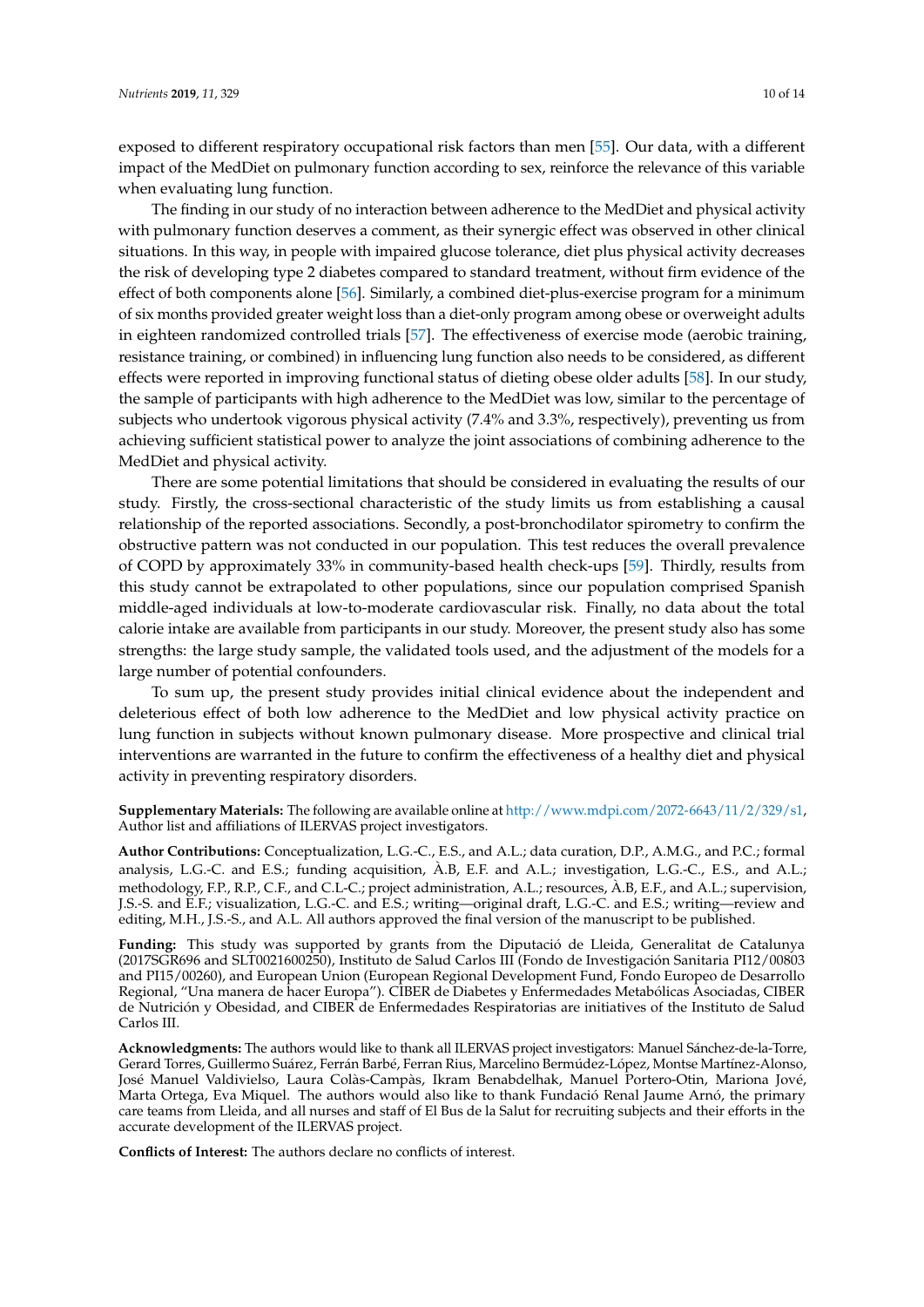# **References**

- <span id="page-10-0"></span>1. Castro-Quezada, I.; Román-Viñas, B.; Serra-Majem, L. The mediterranean diet and nutritional adequacy: A review. *Nutrients* **2014**, *6*, 231–248. [\[CrossRef\]](http://dx.doi.org/10.3390/nu6010231)
- <span id="page-10-1"></span>2. Davis, C.; Bryan, J.; Hodgson, J.; Murphy, K. Definition of the Mediterranean Diet; a Literature Review. *Nutrients* **2015**, *7*, 9139–9153. [\[CrossRef\]](http://dx.doi.org/10.3390/nu7115459)
- <span id="page-10-2"></span>3. Rees, K.; Hartley, L.; Flowers, N.; Clarke, A.; Hooper, L.; Thorogood, M.; Stranges, S. 'Mediterranean' dietary pattern for the primary prevention of cardiovascular disease. *Cochrane Database Syst. Rev.* **2013**, *8*, CD009825. [\[CrossRef\]](http://dx.doi.org/10.1002/14651858.CD009825.pub2)
- <span id="page-10-10"></span>4. Estruch, R.; Ros, E.; Salas-Salvadó, J.; Covas, M.I.; Corella, D.; Arós, F.; Gómez-Gracia, E.; Ruiz-Gutiérrez, V.; Fiol, M.; Lapetra, J.; et al. Primary Prevention of Cardiovascular Disease with a Mediterranean Diet Supplemented with Extra-Virgin Olive Oil or Nuts. *N. Engl. J. Med.* **2018**, *378*, e34. [\[CrossRef\]](http://dx.doi.org/10.1056/NEJMoa1800389)
- <span id="page-10-3"></span>5. Itsiopoulos, C.; Kucianski, T.; Mayr, H.L.; van Gaal, W.J.; Martinez-Gonzalez, M.A.; Vally, H.; Kingsley, M.; Kouris-Blazos, A.; Radcliffe, J.; Segal, L.; et al. The AUStralian MEDiterranean diet heart trial (AUSMED heart trial): A randomized clinical trial in secondary prevention of coronary heart disease in a multi-ethnic Australian population: Study protocol. *Am. Heart J.* **2018**, *203*, 4–11. [\[CrossRef\]](http://dx.doi.org/10.1016/j.ahj.2018.05.010)
- <span id="page-10-4"></span>6. Serra-Majem, L.; Roman, B.; Estruch, R. Scientific evidence of interventions using the Mediterranean diet: A systematic review. *Nutr. Rev.* **2006**, *64*, S27–S47. [\[CrossRef\]](http://dx.doi.org/10.1111/j.1753-4887.2006.tb00232.x)
- <span id="page-10-11"></span>7. Godos, J.; Zappalà, G.; Bernardini, S.; Giambini, I.; Bes-Rastrollo, M.; Martinez-Gonzalez, M. Adherence to the Mediterranean diet is inversely associated with metabolic syndrome occurrence: A meta-analysis of observational studies. *Int. J. Food Sci. Nutr.* **2017**, *68*, 138–148. [\[CrossRef\]](http://dx.doi.org/10.1080/09637486.2016.1221900)
- 8. Esposito, K.; Maiorino, M.I.; Ciotola, M.; Di Palo, C.; Scognamiglio, P.; Gicchino, M.; Petrizzo, M.; Saccomanno, F.; Beneduce, F.; Ceriello, A.; et al. Effects of Mediterranean-style diet on the need for antihyperglycemic drug therapy in patients with newly diagnosed type 2 diabetes: A randomized trial. *Ann. Intern. Med.* **2009**, *151*, 306–314. [\[CrossRef\]](http://dx.doi.org/10.7326/0003-4819-151-5-200909010-00004)
- <span id="page-10-12"></span>9. Grosso, G.; Marventano, S.; Yang, J.; Micek, A.; Pajak, A.; Scalfi, L. A comprehensive meta-analysis on evidence of Mediterranean diet and cardiovascular disease: Are individual components equal? *Crit. Rev. Food Sci. Nutr.* **2017**, *57*, 3218–3232. [\[CrossRef\]](http://dx.doi.org/10.1080/10408398.2015.1107021)
- 10. Schwingshackl, L.; Hoffmann, G. Adherence to Mediterranean diet and risk of cancer: A systematic review and metaanalysis of observational studies. *Int. J. Cancer* **2014**, *135*, 1884–1897. [\[CrossRef\]](http://dx.doi.org/10.1002/ijc.28824)
- <span id="page-10-5"></span>11. Valls-Pedret, C.; Sala-Vila, A.; Serra-Mir, M.; Corella, D.; De la Torre, R.; Martínez-González, M.Á. Mediterranean Diet and Age-Related Cognitive Decline: A Randomized Clinical Trial. *JAMA Intern. Med.* **2015**, *175*, 1094–1103. [\[CrossRef\]](http://dx.doi.org/10.1001/jamainternmed.2015.1668)
- <span id="page-10-6"></span>12. Ceriello, A.; Esposito, K.; La Sala, L.; Pujadas, G.; De Nigris, V.; Testa, R. The protective effect of the Mediterranean diet on endothelial resistance to GLP-1 in type 2 diabetes: A preliminary report. *Cardiovasc. Diabetol.* **2014**, *13*, 140. [\[CrossRef\]](http://dx.doi.org/10.1186/s12933-014-0140-9)
- 13. Owen, R.W.; Giacosa, A.; Hull, W.E.; Haubner, R.; Würtele, G.; Spiegelhalder, B.; Bartsch, H. Olive-oil consumption and health: The possible role of antioxidants. *Lancet Oncol.* **2000**, *1*, 107–112. [\[CrossRef\]](http://dx.doi.org/10.1016/S1470-2045(00)00015-2)
- 14. Casas, R.; Sacanella, E.; Estruch, R. The immune protective effect of the Mediterranean diet against chronic low-grade inflammatory diseases. *Endocr. Metab. Immune Disord. Drug Targets* **2014**, *14*, 245–254. [\[CrossRef\]](http://dx.doi.org/10.2174/1871530314666140922153350)
- <span id="page-10-7"></span>15. Salas-Salvadó, J.; Becerra-Tomás, N.; García-Gavilán, J.F.; Bulló, M.; Barrubés, L. Mediterranean Diet and Cardiovascular Disease Prevention: What do We Know? *Prog. Cardiovasc. Dis.* **2018**, *61*, 62–67. [\[CrossRef\]](http://dx.doi.org/10.1016/j.pcad.2018.04.006)
- <span id="page-10-8"></span>16. Yazdanpanah, L.; Paknahad, Z.; Moosavi, A.J.; Maracy, M.R.; Zaker, M.M. The relationship between different diet quality indices and severity of airflow obstruction among COPD patients. *Med. J. Islam. Repub. Iran* **2016**, *30*, 380.
- 17. Castro-Rodriguez, J.A.; Garcia-Marcos, L. What Are the Effects of a Mediterranean Diet on Allergies and Asthma in Children? *Front. Pediatr.* **2017**, *5*, 72. [\[CrossRef\]](http://dx.doi.org/10.3389/fped.2017.00072)
- 18. Sorlí-Aguilar, M.; Martín-Luján, F.; Santigosa-Ayala, A.; Piñol-Moreso, J.L.; Flores-Mateo, G.; Basora-Gallisà, J. Effects of mediterranean diet on lung function in smokers: A randomised, parallel and controlled protocol. *BMC Public Health* **2015**, *15*, 74. [\[CrossRef\]](http://dx.doi.org/10.1186/s12889-015-1450-x)
- <span id="page-10-9"></span>19. Strandvik, B. Mediterranean diet and cystic fibrosis. *Br. J. Nutr.* **2006**, *96*, 199–200. [\[CrossRef\]](http://dx.doi.org/10.1079/BJN20061815)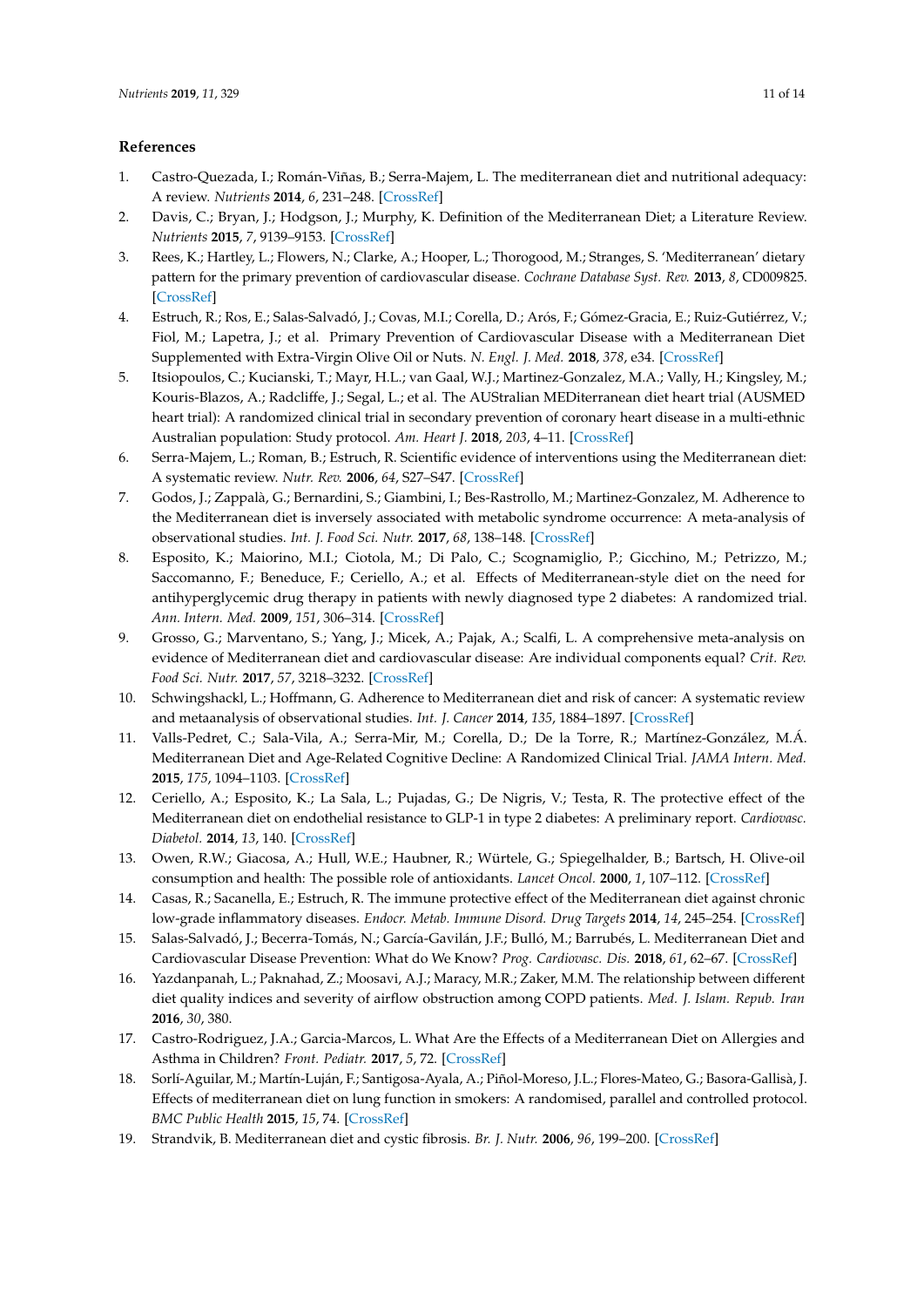- <span id="page-11-0"></span>20. Dassios, T.; Katelari, A.; Doudounakis, S.; Dimitriou, G. Aerobic exercise and respiratory muscle strength in patients with cystic fibrosis. *Respir. Med.* **2013**, *107*, 684–690. [\[CrossRef\]](http://dx.doi.org/10.1016/j.rmed.2013.01.016)
- 21. Chlif, M.; Chaouachi, A.; Ahmaidi, S. Effect of Aerobic Exercise Training on Ventilatory Efficiency and Respiratory Drive in Obese Subjects. *Respir. Care* **2017**, *62*, 936–946. [\[CrossRef\]](http://dx.doi.org/10.4187/respcare.04923)
- 22. Ding, B.; Judge, D.; Small, M. Functional performance in patients with COPD: Association with treatment regimen, GOLD group, lung function, and symptom burden in a cross-sectional study. *Int. J. Chronic Obstr. Pulm. Dis.* **2018**, *13*, 2785–2796. [\[CrossRef\]](http://dx.doi.org/10.2147/COPD.S170391)
- <span id="page-11-1"></span>23. Luzak, A.; Karrasch, S.; Thorand, B.; Nowak, D.; Holle, R.; Peters, A.; Schulz, H. Association of physical activity with lung function in lung-healthy German adults: Results from the KORA FF4 study. *BMC Pulm. Med.* **2017**, *17*, 215. [\[CrossRef\]](http://dx.doi.org/10.1186/s12890-017-0562-8)
- <span id="page-11-2"></span>24. Betriu, À.; Farràs, C.; Abajo, M.; Martinez-Alonso, M.; Arroyo, D.; Barbé, F. Randomised intervention study to assess the prevalence of subclinical vascular disease and hidden kidney disease and its impact on morbidity and mortality: The ILERVAS project. *Nefrologia* **2016**, *36*, 389–396. [\[CrossRef\]](http://dx.doi.org/10.1016/j.nefro.2016.02.008)
- <span id="page-11-3"></span>25. National Cholesterol Education Program (NCEP) Expert Panel on Detection, Evaluation, and Treatment of High Blood Cholesterol in Adults (Adult Treatment Panel III). Third Report of the National Cholesterol Education Program (NCEP) Expert Panel on Detection, Evaluation, and Treatment of High Blood Cholesterol in Adults (Adult Treatment Panel III) final report. *Circulation* **2002**, *106*, 3143–3421. [\[CrossRef\]](http://dx.doi.org/10.1161/circ.106.25.3143)
- <span id="page-11-4"></span>26. Miller, M.R.; Hankinson, J.A.; Brusasco, V.; Burgos, F.; Casaburi, R.; Coates, A. Standardisation of spirometry. *Eur. Respir. J.* **2005**, *26*, 319–338. [\[CrossRef\]](http://dx.doi.org/10.1183/09031936.05.00034805)
- <span id="page-11-5"></span>27. Vogelmeier, C.F.; Criner, G.J.; Martinez, F.J.; Anzueto, A.; Barnes, P.J.; Bourbeau, J. Global Strategy for the Diagnosis, Management, and Prevention of Chronic Obstructive Lung Disease 2017 Report. GOLD Executive Summary. *Am. J. Respir. Crit. Care Med.* **2017**, *195*, 557–582. [\[CrossRef\]](http://dx.doi.org/10.1164/rccm.201701-0218PP)
- <span id="page-11-6"></span>28. Schröder, H.; Fitó, M.; Estruch, R.; Martínez-González, M.A.; Corella, D.; Salas-Salvadó, J. A short screener is valid for assessing mediterranean diet adherence among older Spanish men and women. *J. Nutr.* **2011**, *14*, 1140–1145. [\[CrossRef\]](http://dx.doi.org/10.3945/jn.110.135566)
- <span id="page-11-7"></span>29. Estruch, R.; Martínez-González, M.A.; Corella, D.; Salas-Salvadó, J.; Ruiz-Gutiérrez, V.; Covas, M.I. Effects of a Mediterranean-style diet on cardiovascular risk factors: A randomized trial. *Ann. Intern Med.* **2006**, *14*, 1–11. [\[CrossRef\]](http://dx.doi.org/10.7326/0003-4819-145-1-200607040-00004)
- <span id="page-11-8"></span>30. Craig, C.L.; Marshall, A.L.; Sjorstrom, M.; Bauman, A.E.; Booth, M.L.; Ainsworth, B.E. International physical activity questionnaire: 12-country reliability and validity. *Med. Sci. Sports Exerc.* **2003**, *35*, 1381–1395. [\[CrossRef\]](http://dx.doi.org/10.1249/01.MSS.0000078924.61453.FB)
- <span id="page-11-9"></span>31. MEMBERS, W.G.; Benjamin, E.J.; Blaha, M.J.; Chiuve, S.E.; Cushman, M.; Das, S.R. Heart Disease and Stroke Statistics-2017 Update: A Report From the American Heart Association. *Circulation* **2017**, *135*, e146.
- <span id="page-11-10"></span>32. Young, D.R.; Hivert, M.F.; Alhassan, S. Sedentary Behavior and Cardiovascular Morbidity and Mortality: A Science Advisory from the American Heart Association. *Circulation* **2016**, *134*, e262. [\[CrossRef\]](http://dx.doi.org/10.1161/CIR.0000000000000440)
- <span id="page-11-11"></span>33. Trichopoulou, A.; Costacou, T.; Bamia, C. Adherence to a Mediterranean diet and survival in a Greek population. *N. Engl. J. Med.* **2003**, *348*, 2599–2608. [\[CrossRef\]](http://dx.doi.org/10.1056/NEJMoa025039)
- <span id="page-11-12"></span>34. Garcia, M.; Bihuniak, J.D.; Shook, J. The Effect of the Traditional Mediterranean-Style Diet on Metabolic Risk Factors: A Meta-Analysis. *Nutrients* **2016**, *8*, 168. [\[CrossRef\]](http://dx.doi.org/10.3390/nu8030168)
- <span id="page-11-13"></span>35. Garcia-Marcos, L.; Castro-Rodriguez, J.A.; Weinmayr, G.; Panagiotakos, D.B.; Priftis, K.N.; Nagel, G. Influence of Mediterranean diet on asthma in children: A systematic review and meta-analysis. *Pediatr. Allergy Immunol.* **2013**, *24*, 330–338. [\[CrossRef\]](http://dx.doi.org/10.1111/pai.12071)
- <span id="page-11-14"></span>36. Lv, N.; Xiao, L.; Ma, J. Dietary pattern and asthma: A systematic review and meta-analysis. *J. Asthma Allergy* **2014**, *7*, 105–121.
- <span id="page-11-15"></span>37. Thyagarajan, B.; AMeyer, K.; Smith, L.J.; Beckett, W.S.; Williams, O.D.; Gross, M.D.; Jacobs, D.R., Jr. Serum carotenoid concentrations predict lung function evolution in young adults: The Coronary Artery Risk Development in Young Adults (CARDIA) study. *Am. J. Clin. Nutr.* **2011**, *94*, 1211–1218. [\[CrossRef\]](http://dx.doi.org/10.3945/ajcn.111.019067)
- 38. Pounis, G.; Arcari, A.; Costanzo, S.; Di Castelnuovo, A.; Bonaccio, M.; Persichillo, M. Favorable association of polyphenol-rich diets with lung function: Cross-sectional findings from the Moli-sani study. *Respir. Med.* **2018**, *136*, 48–57. [\[CrossRef\]](http://dx.doi.org/10.1016/j.rmed.2017.12.007)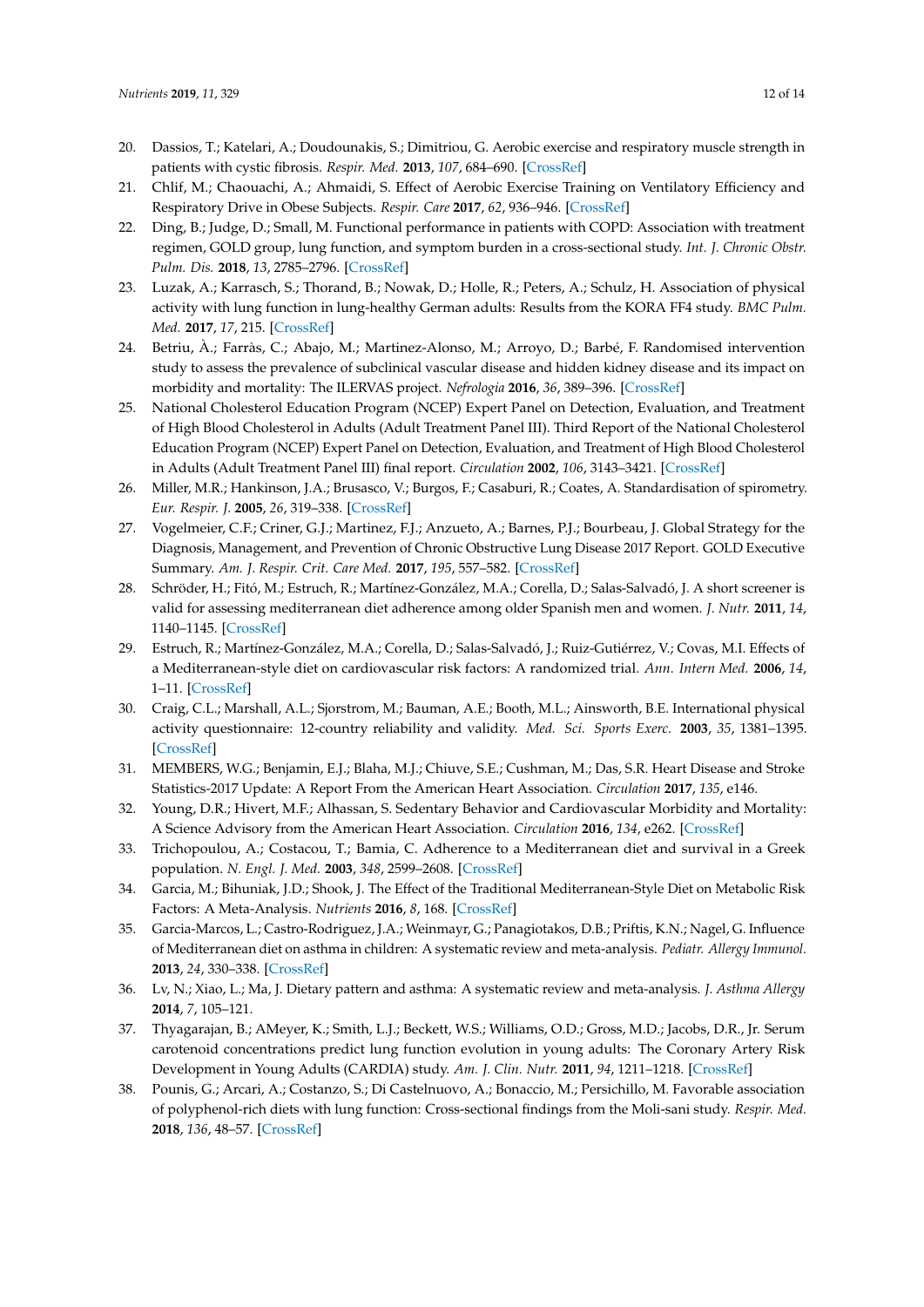- <span id="page-12-1"></span>39. Garcia-Larsen, V.; Potts, J.F.; Omenaas, E.; Heinrich, J.; Svanes, C.; Garcia-Aymerich, J. Dietary antioxidants and 10-year lung function decline in adults from the ECRHS survey. *Eur. Respir. J.* **2017**, *50*, 1602286. [\[CrossRef\]](http://dx.doi.org/10.1183/13993003.02286-2016)
- 40. Ng, T.P.; Niti, M.; Yap, K.B.; Tan, W.C. Dietary and supplemental antioxidant and anti-inflammatory nutrient intakes and pulmonary function. *Public Health Nutr.* **2014**, *17*, 2081–2086. [\[CrossRef\]](http://dx.doi.org/10.1017/S1368980013002590)
- <span id="page-12-0"></span>41. Brigham, E.P.; Steffen, L.M.; London, S.J.; Boyce, D.; Diette, G.B.; Hansel, N.N. Diet Pattern and Respiratory Morbidity in the Atherosclerosis Risk in Communities Study. *Ann. Am. Thorac. Soc.* **2018**, *15*, 675–682. [\[CrossRef\]](http://dx.doi.org/10.1513/AnnalsATS.201707-571OC)
- <span id="page-12-2"></span>42. Budden, K.F.; Gellatly, S.L.; Wood, D.L.; Cooper, M.A.; Morrison, M.; Hugenholtz, P.; Hansbro, P.M. Emerging pathogenic links between microbiota and the gut-lung axis. *Nat. Rev. Microbiol.* **2017**, *15*, 55. [\[CrossRef\]](http://dx.doi.org/10.1038/nrmicro.2016.142)
- <span id="page-12-3"></span>43. Lopez-Moreno, J.; Quintana-Navarro, G.M.; Delgado-Lista, J.; Garcia-Rios, A.; Delgado-Casado, N.; Camargo, A. Mediterranean Diet Reduces Serum Advanced Glycation End Products and Increases Antioxidant Defenses in Elderly Adults: A Randomized Controlled Trial. *J. Am. Geriatr. Soc.* **2016**, *64*, 901–904. [\[CrossRef\]](http://dx.doi.org/10.1111/jgs.14062)
- <span id="page-12-4"></span>44. Rodríguez, J.M.; Leiva Balich, L.; Concha, M.J.; Mizón, C.; Bunout Barnett, D.; Barrera Acevedo, G. Reduction of serum advanced glycation end-products with a low calorie Mediterranean diet. *Nutr. Hosp.* **2015**, *31*, 2511–2517.
- <span id="page-12-5"></span>45. Sánchez, E.; Lecube, A.; Betriu, À.; Hernández, C.; López-Cano, C.; Gutiérrez-Carrasquilla, L. Subcutaneous advanced glycation end-products and lung function according to glucose abnormalities: The ILERVAS Project. *Diabetes Metab.* **2018**, in press.
- <span id="page-12-6"></span>46. Salcedo, P.A.; Lindheimer, J.B.; Klein-Adams, J.C.; Sotolongo, A.M.; Falvo, M.J. Effects of Exercise Training on Pulmonary Function in Adults With Chronic Lung Disease: A Meta-Analysis of Randomized Controlled Trials. *Arch. Phys. Med. Rehabil.* **2018**, *99*, 2561–2569.e7. [\[CrossRef\]](http://dx.doi.org/10.1016/j.apmr.2018.03.014)
- 47. Cordova-Rivera, L.; Gibson, P.G.; Gardiner, P.A.; McDonald, V.M. A Systematic Review of Associations of Physical Activity and Sedentary Time with Asthma Outcomes. *J. Allergy Clin. Immunol. Pract.* **2018**, *6*, 1968–1981.e2. [\[CrossRef\]](http://dx.doi.org/10.1016/j.jaip.2018.02.027)
- <span id="page-12-7"></span>48. Radtke, T.; Nolan, S.J.; Hebestreit, H.; Kriemler, S. Physical exercise training for cystic fibrosis. *Cochrane Database Syst. Rev.* **2017**, *11*, CD002768. [\[CrossRef\]](http://dx.doi.org/10.1002/14651858.CD002768.pub4)
- <span id="page-12-8"></span>49. Benck, L.R.; Cuttica, M.J.; Colangelo, L.A.; Sidney, S.; Dransfield, M.T.; Mannino, D.M. Association between cardiorespiratory fitness and lung health from young adulthood to middle age. *Am. J. Respir. Crit. Care Med.* **2017**, *195*, 1236–1243. [\[CrossRef\]](http://dx.doi.org/10.1164/rccm.201610-2089OC)
- <span id="page-12-9"></span>50. Schünemann, H.J.; Dorn, J.; Grant, B.J.; Winkelstein, W.; Trevisan, M. Pulmonary function is a long-term predictor of mortality in the general population: 29-year follow-up of the Buffalo Health Study. *Chest* **2000**, *118*, 656–664. [\[CrossRef\]](http://dx.doi.org/10.1378/chest.118.3.656)
- <span id="page-12-10"></span>51. Stavem, K.; Aaser, E.; Sandvik, L.; Bjørnholt, J.V.; Erikssen, G.; Thaulow, E.; Erikssen, J. Lung function, smoking and mortality in a 26-year follow-up of healthy middle-aged males. *Eur. Respir. J.* **2005**, *25*, 618–625. [\[CrossRef\]](http://dx.doi.org/10.1183/09031936.05.00008504)
- <span id="page-12-11"></span>52. Becklake, M.R.; Kauffmann, F. Gender differences in airway behaviour over the human life span. *Thorax* **1999**, *54*, 1119–1138. [\[CrossRef\]](http://dx.doi.org/10.1136/thx.54.12.1119)
- <span id="page-12-12"></span>53. Dominelli, P.B.; Ripoll, J.G.; Cross, T.J.; Baker, S.E.; Wiggins, C.C.; Welch, B.T.; Joyner, M.J. Sex differences in large conducting airway anatomy. *J. Appl. Physiol.* **2018**, *125*, 960–965. [\[CrossRef\]](http://dx.doi.org/10.1152/japplphysiol.00440.2018)
- <span id="page-12-13"></span>54. Gan, W.Q.; Man, S.P.; Postma, D.S.; Camp, P.; Sin, D.D. Female smokers beyond the perimenopausal period are at increased risk of chronic obstructive pulmonary disease: A systematic review and metaanalysis. *Respir. Res.* **2006**, *7*, 52. [\[CrossRef\]](http://dx.doi.org/10.1186/1465-9921-7-52)
- <span id="page-12-14"></span>55. Eng, A.; Mannetje, A.T.; McLean, D.; Ellison-Loschmann, L.; Cheng, S.; Pearce, N. Gender differences in occupational exposure patterns. *Occup. Environ. Med.* **2011**, *68*, 888–894. [\[CrossRef\]](http://dx.doi.org/10.1136/oem.2010.064097)
- <span id="page-12-15"></span>56. Hemmingsen, B.; Gimenez-Perez, G.; Mauricio, D.; i Figuls, M.R.; Metzendorf, M.I.; Richter, B. Diet, physical activity or both for prevention or delay of type 2 diabetes mellitus and its associated complications in people at increased risk of developing type 2 diabetes mellitus. *Cochrane Database Syst. Rev.* **2017**, *12*, CD003054. [\[CrossRef\]](http://dx.doi.org/10.1002/14651858.CD003054.pub4)
- <span id="page-12-16"></span>57. Wu, T.; Gao, X.; Chen, M.; Van Dam, R.M. Long-term effectiveness of diet-plus-exercise interventions vs. diet-only interventions for weight loss: A meta-analysis. *Obes. Rev.* **2009**, *10*, 313–323. [\[CrossRef\]](http://dx.doi.org/10.1111/j.1467-789X.2008.00547.x)